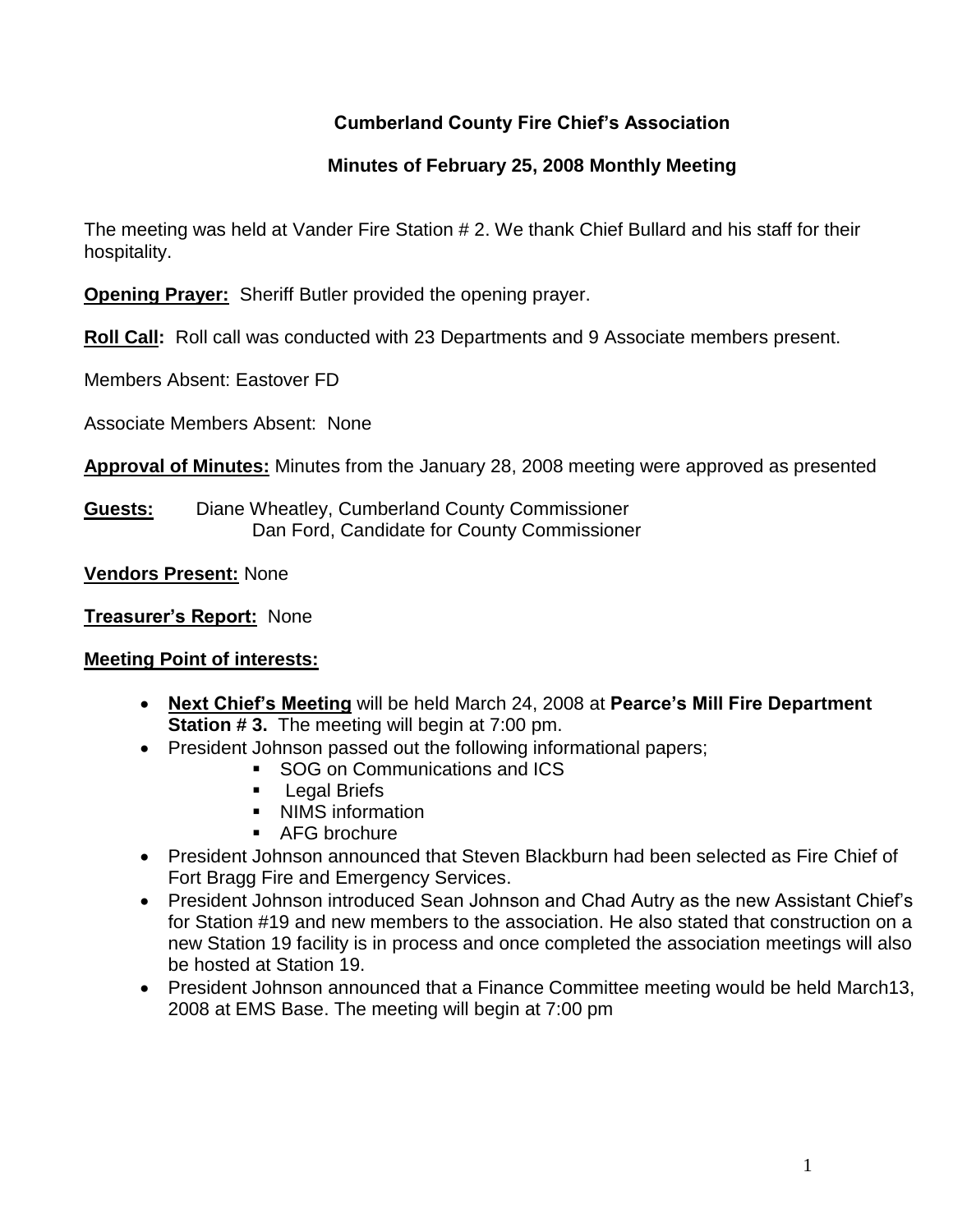## **OLD BUSINESS:**

 The Communications policy was recommended by Kenny Currie to be adopted as is and any issues to be worked out in the near future. Chief Strahan made a motion to adopt the policy and to review it in 90 days. The motion was seconded by Deputy Chief F. Johnson Jr., the motion passed unanimously.

#### **NEW BUSINESS:**

- The RIT policy was discussed by Chief Ken Hall. If you have any questions or comments please let him know. Further discussion of this topic will take place at the March meeting.
- President Johnson discussed the ICS policy. It is outdated and needs to be brought into NIMS compliance. Please review this policy and be ready to discuss it at the March meeting.

### **COMMITTEE REPORTS:**

#### **I D CARD COMMITTEE Lt**. Tara Johnson (Stoney Point) Chairperson

 **FYI.** Fire Chiefs are required to send a signed letter or memo with a firefighter requesting an ID Card. For any questions or an appointment contact 424-0694 or e-mail at [tara@stoneypointfire.com](mailto:tara@stoneypointfire.com)

### **FIRE PREVENTION/EDUCATION COMMITTEE**

No report

### **COMMUNICATIONS COMMITTEE** Chief B. Bullard (Stedman) Chairperson

• No report

### **STANDARDS & POLICY COMMITTEE** Chief K. Hall (Cumberland Road) Chairperson

• No Report but the committee is working on the review and update of the Incident Command Procedure Policy. President Johnson asked all members to get involved in the process.

**TRAINING COMMITTEE** Chief P. Strahan (Westarea) Chairperson

No report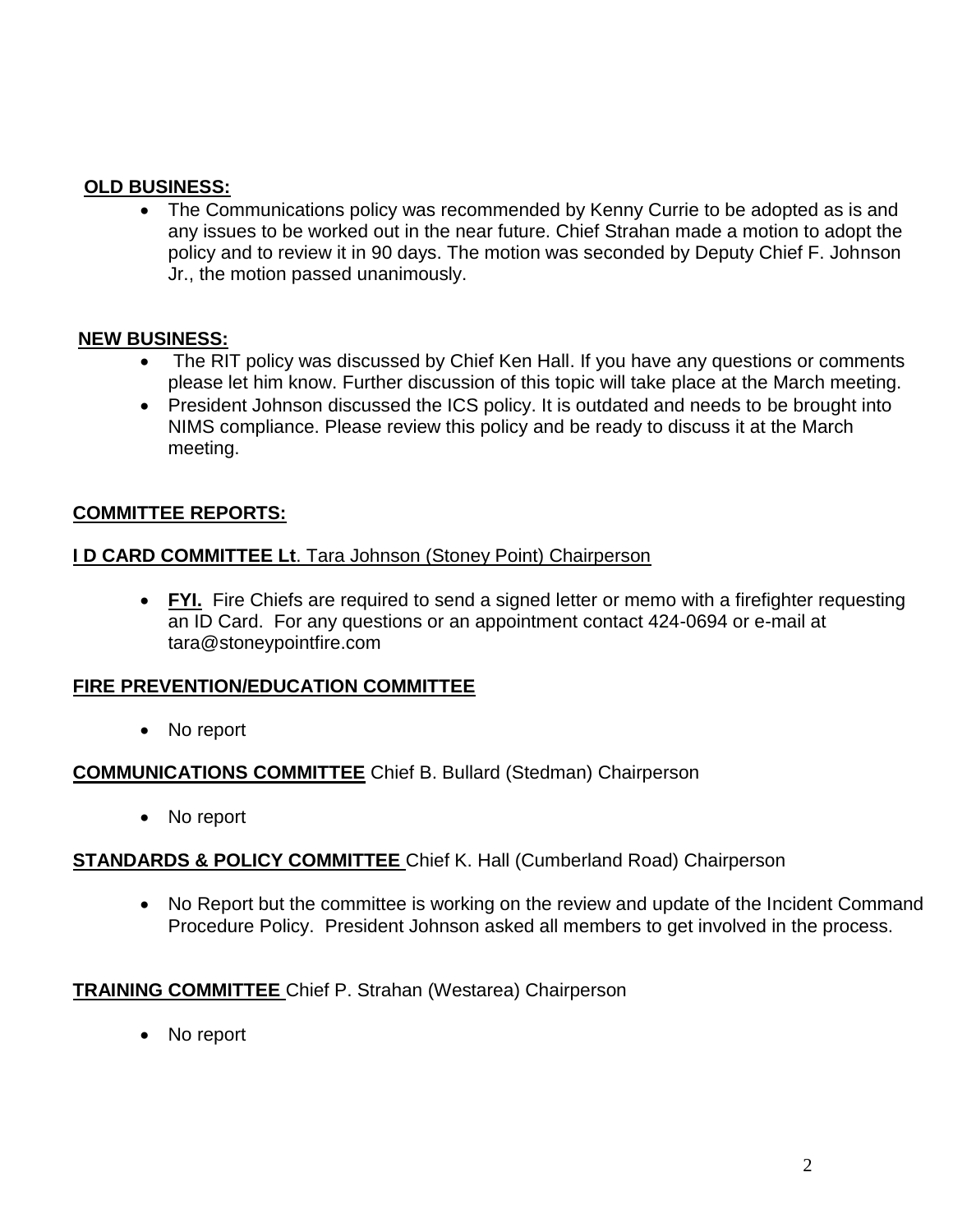# **MEMORIAL COMMITTEE** Deputy Chief S. Blackburn (Ft. Bragg) Chairperson

• No Report

# **AUTOMATIC AID/MUTUAL AID COMMITTEE** Chief J. F. Hall (Bethany) Chairperson

• No report

# **FINANCE COMMITTEE** Deputy Chief Freddy Johnson Jr. (Stoney Point) Chairperson

• No report

**RESCUE COMMITTEE** Deputy Chief Freddy Johnson Jr. (Stoney Point) Chairperson

• No report

# **EASTERN FIRE SCHOOL** Chief R. Marley (Pearces Mill) Chairperson

• Chief R. Marley informed the members that there would not be a seminar in 2008, but plans were being considered for 2009. It is the committee's desire to have a few specialty classes during the 2008 calendar year. He will provide more information as it becomes available.

# **EMS DIRECTOR:** Colonel Wally W. Ainsworth

 Colonel Ainsworth advised the members that if they had issues with the CIS system to give him a call and he would assist them.

# **ASSOCIATE MEMBERS REPORT**

# **EMERGENCY SERVICES DIRECTOR/ ECC-911** Kenny Curry, Acting Director

- Director Currie advised the members that they were reviewing CAD systems. The new CAD system is expected to enhance our programs dramatically. The Fire and EMS software will require some assistance for funding. President Johnson requested that Director Currie provide him with the funding request so that he could petition the County Commissioners for the required funds.
- Director Currie also requested that all members please prepare a list of their equipment as required by the NIMS Resource Typing Guide.
- Director Currie asked that each Chief send him the make and model number of their VHF base stations for the communications contract.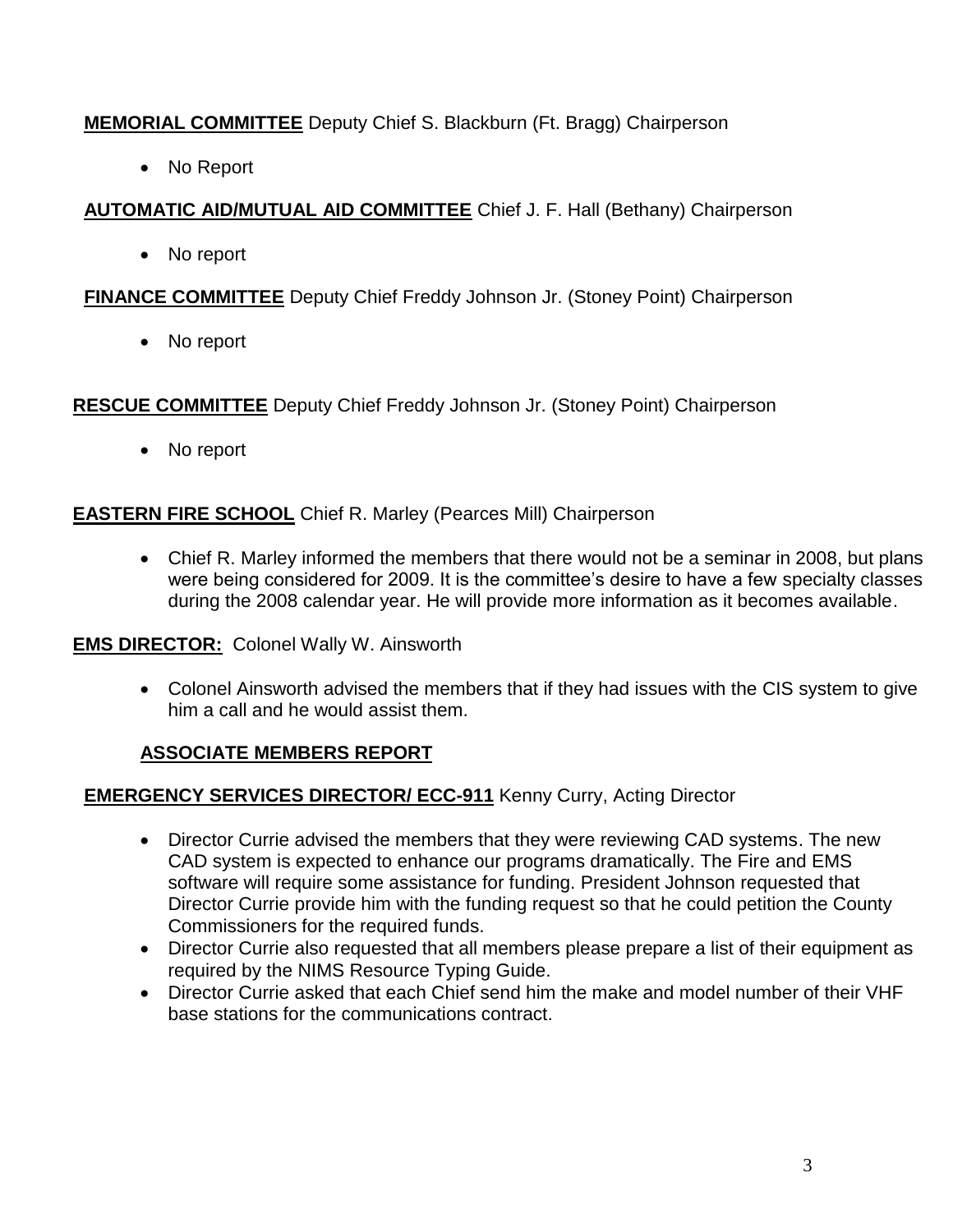**HAZMAT** BC Hieu Sifford - POC telephone for HAZMAT is 433-1729.

 BC Bishop, FFD - stated that the federal grant of \$200,000 dollars was awarded for Hazmat. A new CO meter to evaluate a person's CO level in the field has been purchased. The HazMat team has 5 new HM technicians.

## **FORESTRY DISTRICT** Ranger J. Johnson

 District Ranger Mike Goode attended the meeting and briefly addressed the membership. President Johnson stated that we would be providing Forestry units with four (4) 800 MHz radios to affect local interoperability. The radios  $1<sup>st</sup>$  have to be re-programmed by Lt. Horne.

**FTCC** Ernest Ward

No report

## **SHERIFF'S OFFICE** Sheriff Butler

 The department has received a new arson canine. Radar will be the handler of same. This canine will be available to all departments as well as the regional area.

## **HIGHWAY PATROL**

• No Report

## **CHRISTIAN FIREFIGHTERS** Chaplain Casanova

• No report

## **COUNTY COMMISSIONERS** Fire Commissioner Ed Melvin

• No report

## **FOR THE GOOD OF THE ASSOCIATION:**

Chief Hodges announced that he provided a check on behalf of the Town of Hope Mills to the association treasurer. Funding is for the 3% association fund. President Johnson thanked Chief Hodges for their continued support.

## **ADJOURNMENT:** Meeting Adjourned at approximately 2020 Hours

Respectfully Submitted By:

### **FreddyJohnson Mark A. Melvin**